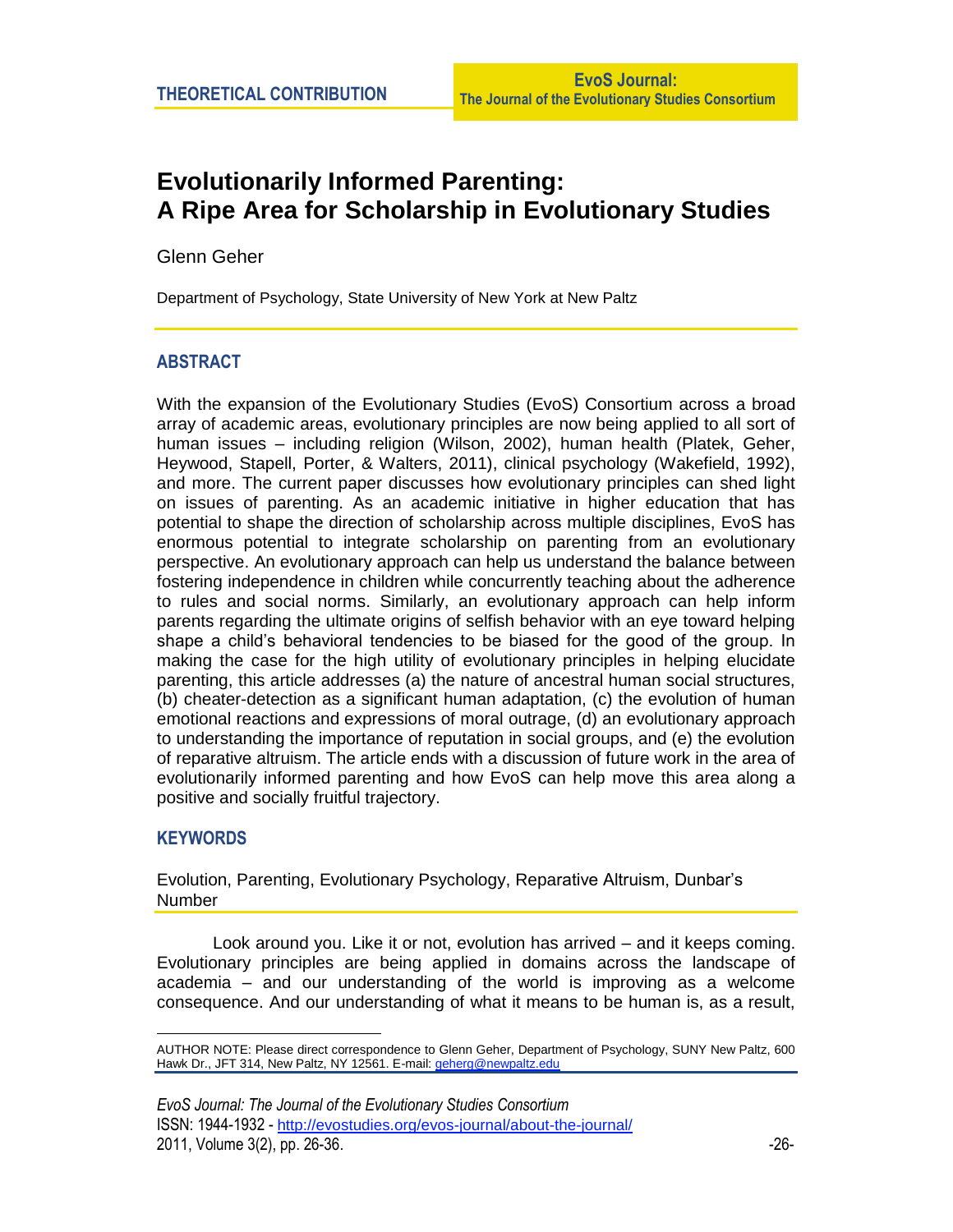on a steep upward trajectory (see Chang, Geher, Waldo, & Wilson, 2011). The international Evolutionary Studies (EvoS) Consortium is, before our eyes, fulfilling the promise of "completing the evolutionary synthesis in higher education" (Wilson, Geher, & Waldo, 2009).

Applications of evolution to help us better understand significant problems of humanity are starting to emerge in all sorts of corners, such as education (see Gray & Chanoff, 1994), clinical psychology (see Wakefield, 1992), health (see Platek, Geher, Heywood, Stapell, Porter, & Walters, 2011), and the planning of neighborhoods to make cities better functioning (see Wilson, 2011). And a lot more (see Wilson, 2007). The tide has turned – and modern academia is working fullthrottle toward realizing the evolutionary synthesis in higher education that the EvoS Consortium promises to deliver.

Here, I'm particularly interested in applications of evolution to the domain of parenting. If you're a parent, then you probably know how central parenting is to pretty much everything you do. Humans are a species characterized by high levels of required parental investment (Trivers, 1972). Offspring are nature's vehicles for gene replication across generations. From an evolutionary perspective, nothing matters more than ensuring the success of offspring. This is probably why child death, which is an extremely prevalent outcome in pre-Western societies – and has been a very real and likely outcome for an extremely high proportion of our human ancestors – leads to unparalleled negative emotional reactions in our species (Volk & Atkinson, 2008).

One's role as a parent is uniquely important from an evolutionary perspective. Human ancestors who were failures in the domain of parenting were less likely to become human ancestors than their "good parent" counterparts.

## **AN EVOLUTIONARILY INFORMED APPROACH TO PARENTING IS NEEDED IN ACADEMIA**

To this point, evolutionary scholarship related to parenting has taken a back seat to scholarship related to other behavioral domains, such as mating (e.g., Geher & Miller, 2008). At any of the major conferences related to the interface of human behavior and evolution (e.g., the NorthEastern Evolutionary Psychology Society; NEEPS), the number of presentations related to mating dwarfs the number related to parenting. However, ultimate reproductive success of any individual is just as contingent on parenting (e.g., raising a child in a healthy environment) as it is on issues of mating (e.g., attracting a high-quality mate).

This paper, then, is not designed to be a review of existing research on the interface of human parenting and evolution. Several significant scholars have conducted research on parenting that integrates evolutionary thinking (e.g., Chang & Thompson, 2010) – and clearly a review paper on evolutionary applications to parenting would be a wonderful addition to the extant literature. This paper, however, has a different set of goals. The primary point of this paper is to raise awareness of the general topic of parenting from an evolutionary perspective, with an eye toward helping shape future scholarship in the area of evolutionary studies. The EvoS Consortium has extraordinary potential to shape productive scholarship across disciplines and institutions. This paper asserts that scholars with interests in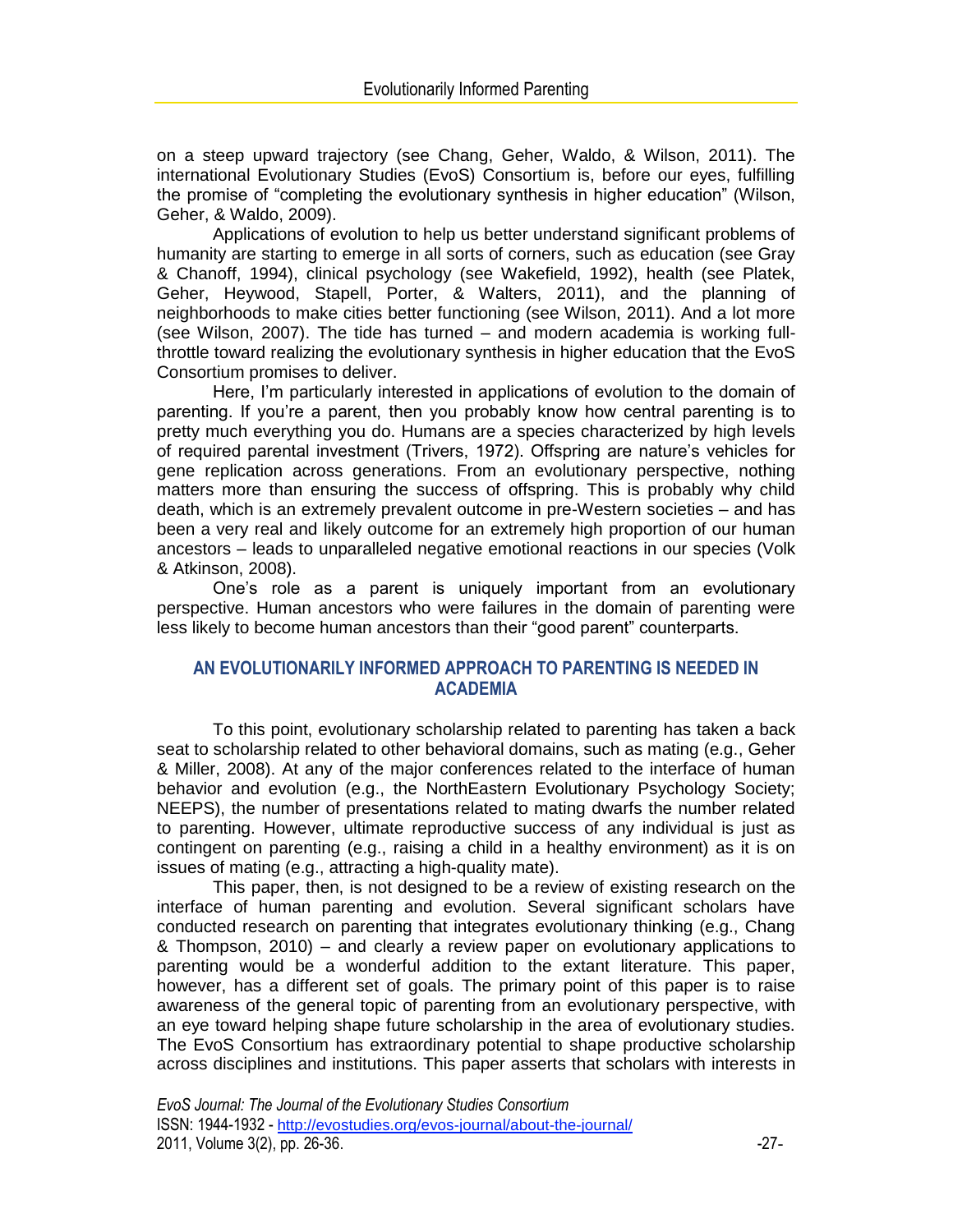EvoS would do a great service to the academic community and to humanity at large by using evolution as a tool to shed light on issues of parenting.

Toward this end, this paper discusses several aspects of parenting that can be elucidated from evolutionary thinking. This approach is designed to be provocative and is designed to get people to see the benefits of applying evolution to parenting in an accessible manner.

#### **PARENTING AS A MILD DICTATORSHIP**

Parenting philosophies vary wildly across and within cultures. In all human societies, roles are specialized (see Wilson, 2007). And the roles that comprise the fabric of a society are crucial in shaping appropriate and productive behavior. Following the norms of a culture and behaving in a way that defers to local leadership may sound like a recipe for blind conformity, but it's actually a recipe for group living in any human society – even the most alternative of societies. That's because humans are a particularly "groupish" (Wilson, 2007) species – and behaving in line with group norms has been central to survival and reproduction of our ancestors for eons. This is not to say that there's no room for creativity or independent thinking in humans. Rather, this is to say that there are species-defined parameters that constrain creativity and independence.

Part of the job of a parent is to help a child learn these parameters. Independence is crucial for life success, but independence always develops in light of particular cultural norms (Erikson, 1994).

As a practical example, consider an 18-month old who does not want a diaper change. He is exerting his will. He is exerting his independence. He is a person who is expressing a viewpoint and, like all people, he deserves to have his voice heard. And he may well demonstrate surprisingly creative ways to pursue his goal of not getting a diaper change. Fair enough. But as a parent, your responsibilities are always bifurcate – on one hand, one may see it as your job is to help your child develop a strong sense of self-worth and to feel heard – and loved … on the other hand, it may be considered your job to make sure that the poopy diaper is changed (to put it simply!). And this example works as a metaphorical model for parenting challenges that emerge across the lifespan.

As your child grows up, his or her success will hinge crucially on his or her ability to effectively demonstrate independence and creativity within socially circumscribed parameters. Make no mistake about it – humans are groupish by nature – and deferring to authority to some extent (under appropriate conditions) is, like it or not, something that must be learned during development. As such, parenting is necessarily a mild form of dictatorship. And it has to be. A kid just can't sleep in a dirty diaper!

#### **PREPARING A CHILD FOR SMALL-GROUP LIVING**

Dunbar's (1992) cognitive analysis of humans tells about the importance of small-group living. For generations, humans lived in small groups consisting of kin and "family friends" that went back generations. For the lion's share of human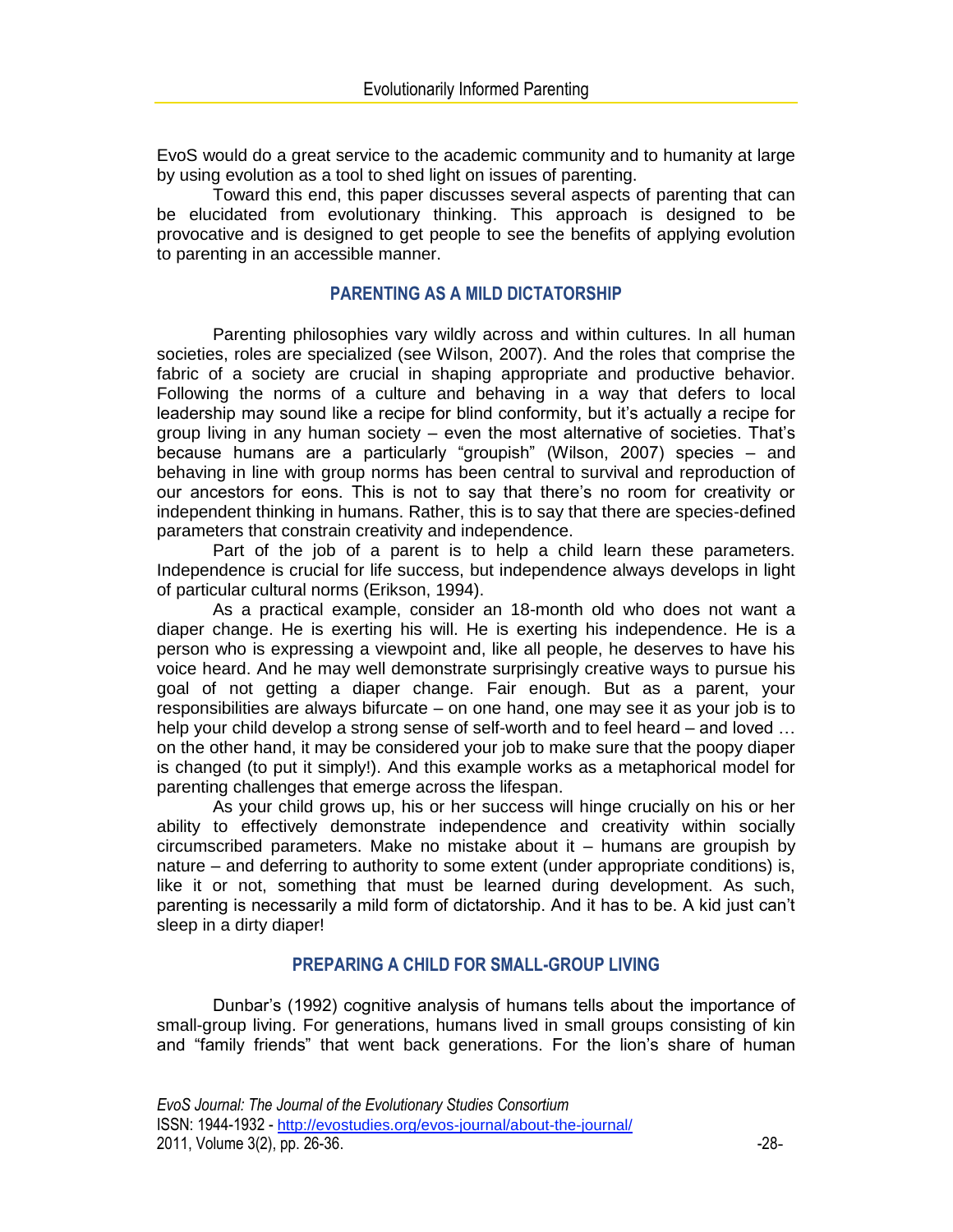evolution, human groups were comprised of approximately 150 individuals. And strangers were rarely encountered.

On the other hand, these days, a typical person lives in a large city of several hundred thousand people – and people travel from major city to major city many times over. The nature of human social structures has changed. One great insight from human evolutionary psychology is that the human mind has not caught up with this recent change in social structure. Human social structures did not take on their modern form until well after the advent of agriculture, approximately 10,000 years ago (see Buss, 2005).

In small groups, selfish behavior has little place. And the anonymity afforded by large-scale modern societies is non-existent. Because evolutionary changes of organic material typically take much longer than 10,000 years, the human social emotions (see Trivers, 1985) pre-date agriculture. They were shaped to help humans function in pre-Westernized contexts, in which social groups were comprised largely of kin and tended to cap out at 150 individuals.

Children these days, therefore, run into a major paradox  $-$  they live in contexts in which anti-social behavior can be carried out often – and they run into many strangers that they will likely see only a few times in a lifetime. In short, they can do bad things and not pay the kinds of social consequences that would emerge under ancestral conditions. There is a mismatch. And as parents, it is our duty to understand the nature of this mismatch – and to help guide our children accordingly. We need to teach our children about the moral emotions that exist across all cultures (see Haidt, 2007).

Interestingly, from an evolutionary perspective, we need to teach our children not how to behave in modern societies, but, rather, how to behave in ancestral societies because the psychology of everyone they will ever meet is designed to match ancestral - not modern – social contexts! In modern contexts, a kid might throw a stick at another kid in a playground in a big city  $-$  and get away with it. But we would look at that behavior with disdain – because that kind of behavior would be fully disruptive of the goals of a group that both kids belonged to under ancestral conditions. And not only would both kids belong to the same group, but their familial ties would go way back – and the best expectation would be that these kids would grow up together – and grow old together. And that's what the human mind is shaped to anticipate. Kids these days consistently experience social contexts that do not include the same small-group nuances that typified most of the environment of evolutionary adaptedness (Bowlby, 1969) for humans. But as parents, to do best by our kids – not to mention the broader society – we need to raise them with a small-group mind-set. And the evolutionary perspective provides us a clear sense of why this is.

As an important sidenote: Human religions seem to be premised on exactly this reasoning – typically being comprised of rules that foster prosocial interactions within the small group that one belongs to (and, often, beyond). Religion, then, may actually serve as a natural (and often successful) method for encouraging parenting behaviors that assume small-group living (see Wilson, 2002, for a detailed treatment of this thesis).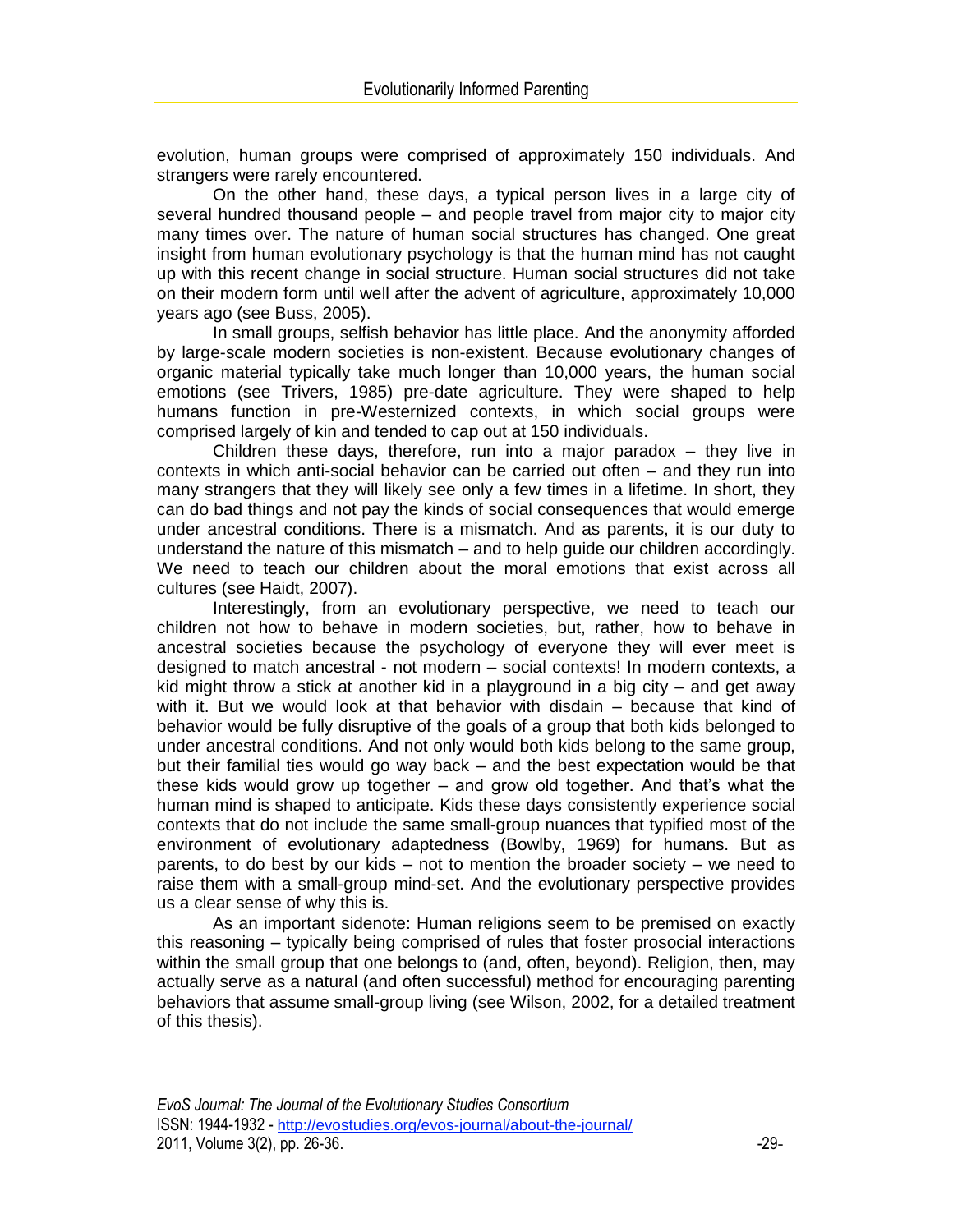# **TEACHING ABOUT CHEATER-DETECTION**

I remember when my son Andrew first learned how to play Candyland. He was two years old. My daughter Megan (then five) and I explained to him that his goal was to get to the end before everyone else did. Andrew was excited! He took his piece, started at the bottom, and, before either Megan or I drew a card, moved his little red Candyland guy – past Gloppy, past Gramma Nut, past Queen Frostine – and all the way to that rainbow-lined final space. "I win!!! I win!!! Yeah, baby!!!" Andrew shouted. "Uh, Andrew, you kind of cheated," offered Megan. Some level of disagreement ensued. (Importantly, Andrew's developed quite a moral code and understanding of rules since he was two!)

People do not like others who cheat. The evolutionary perspective tells us why! Think back to small-group contexts. Imagine that there's just us 150 – and that's it – for the next 60 years. Now imagine that one of us is always cheating. Let's say it's "Chuck the Cheater." Chuck always cheats when we play games. He always takes more than his share of food. He always takes more than his share of drink. He is always trying to court the mates of others. He never cleans up after dinner.

#### What do we think of Chuck?

Ironically, because of the large-scale nature of modern societies, Chuck may actually have a chance these days – and this reasoning may actually account for why there is a higher proportion of psychopaths in large cities than in small villages (see Figueredo, Brumbach, Jones, Sefcek, Vásquez, & Jacobs, 2008). If Chuck lives in a city of several million people, he may irritate someone new every day, but there may be such a large pool of others for Chuck to interact with, that he may well be able to utilize his cheating strategy to exploit all kinds of people for a long time.

But that was not true under ancestral conditions – and modern evolutionary psychology makes this point abundantly clear. In a series of highly cited studies, Cosmides and Tooby (1992) provided strong evidence for the existence of a specialized cheater-detection module in humans. In short, while humans have several cognitive shortcomings, we seem to be experts at detecting cheaters in social contexts. And, evolutionists will argue, this is because ancestral human ecological contexts were comprised of small groups that remained together for long periods of time. Under such conditions, it would be extremely adaptive to be able to detect cheaters – and, on the flip side, it would be very costly to be unable to detect cheaters (as individuals without this ability would suffer adverse consequences by being consistently exploited by those who use an exploitive / cheating strategy).

So of course we teach our children not to cheat. But the evolutionary perspective sheds exceptional light on *why* we teach our children not to cheat. Human evolved psychology is very sensitive to cheating detection – and there's almost nothing worse for one's local reputation than being labeled as a cheater.

## **THE IMPORTANCE OF OUTRAGE**

Much of what I allude to in this article pertains to the evolved human emotion system. And make no mistake about it, the human emotion system has been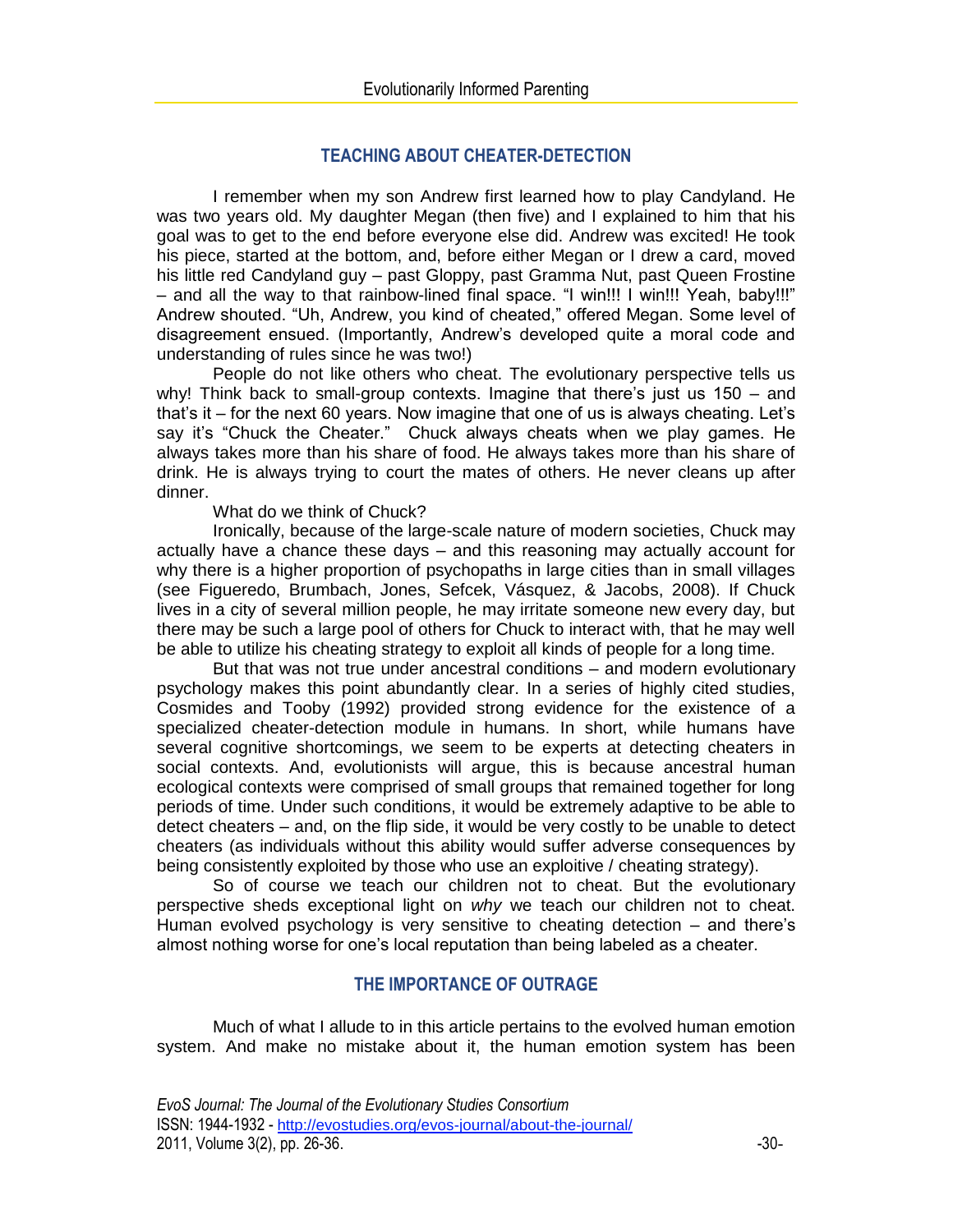strongly shaped by biological evolutionary forces – and many of the basic elements of human emotion are shared with the emotion systems of many other vertebrate species (Ekman & Friesen, 1986). The human emotion system is evolutionarily old.

Recent work by Jonathan Haidt (2007) has shown that a basic part of human emotions, tied to social contexts, is the tendency to express moral outrage. Think of the phrase "Can you believe what Chuck did!?" People, in fact, use phrases like this all the time.

Can you believe that Chuck didn't join the worker's union? Can you believe that Chuck voted for George W. Bush? Can you believe that Chuck only gives multiple-choice exams? Can you believe that Chuck never took minutes at a department meeting?

In my world, these are the kinds of expressions of moral outrage that are typical. In your world, these may not be typical (hopefully!) – but you probably can see parallels. The story is the same. Moral outrage expressions are exactly that – expressions – outward, observable expressions of anger toward an individual or individuals. Expressions of moral outrage show something about both the target of the expression as well as the person making the statement. These statements are often emotionally charged – and they have an obvious function with a small group. They serve to devalue the status of the target of the statement while, concurrently, elevating the status of the person who is expressing the moral outrage (as the implication often is "I would *never* do that!").

In small social groups, people talk. People are constantly evaluating and reevaluating the status of themselves and of others in the group. As is true in many "groupish" species, holding high status is adaptive for humans – and our tendency to express moral outrage seems to be part of this game, even if it often leads to hypocrisy (see Kurzban, 2010).

Moral outrage and hypocrisy are not necessarily the most wonderful features of humans. But they are part of human nature. And they relate importantly to cheater detection. Cheating may have short-term benefits, but the long-term benefits of cheating are clearly costly in our species – particularly given the "we live in small stable groups" mentality that characterizes our evolved psychology. And educating our children about these issues should go a long way in effective parenting and toward helping children who come to naturally work to contribute toward the greater good. Understanding moral outrage may reduce both the likelihood (a) that one is a target of moral outrage and (b) that one uses moral outrage as a self-promotional tool in social settings.

#### **WHY REPUTATION ULTIMATELY MATTERS**

Just as children need to be raised by parents in a mild form of dictatorship, the evolutionary perspective has clear implications regarding the importance of reputation in raising children. Children can benefit from learning that reputation matters. Clearly, we don't want to raise our children as mindless automatons who are only worried about their reputation. As mentioned earlier, helping develop a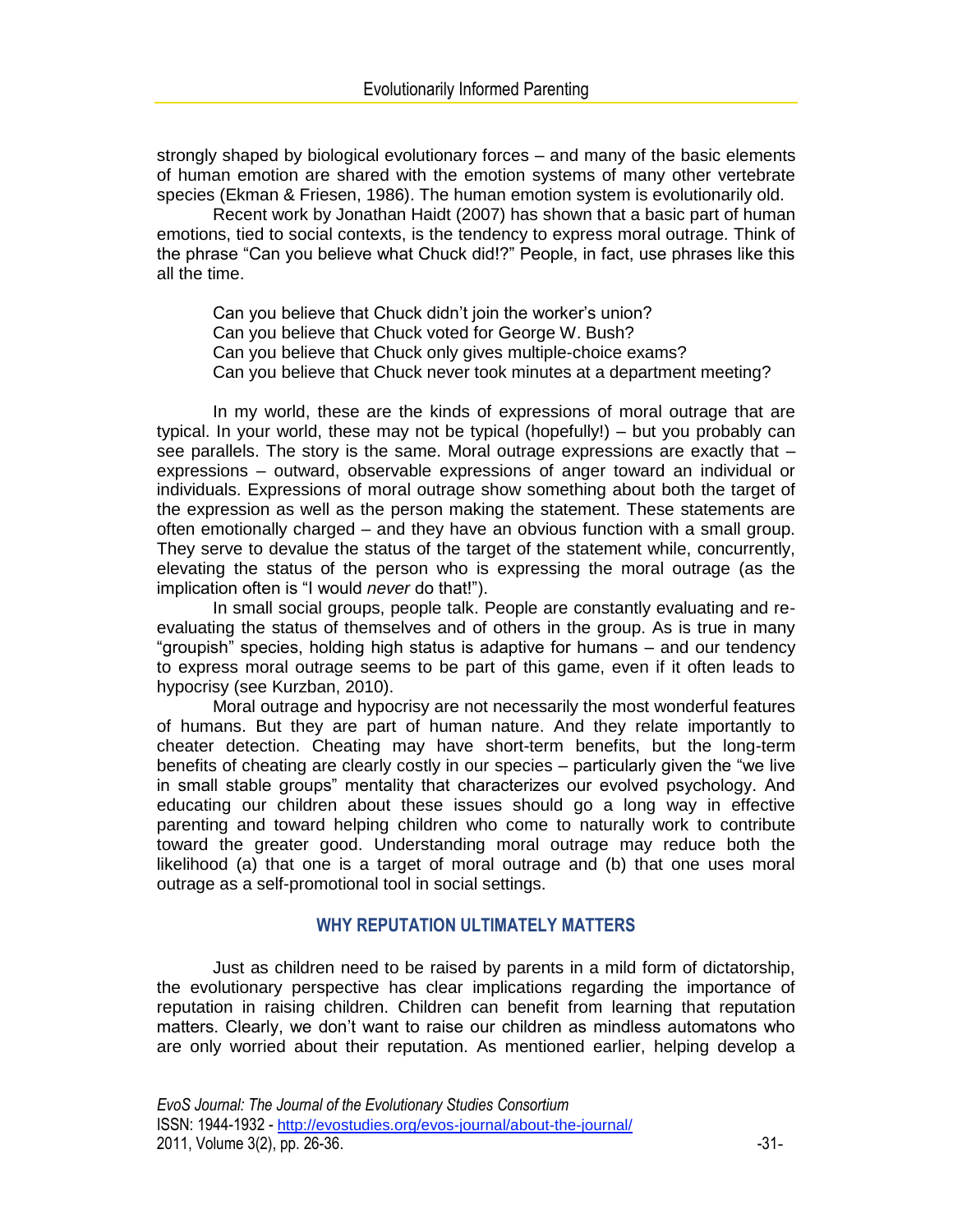sense of independent thinking is clearly a basic part of parenting. But this sense of independence must be shaped within socially circumscribed parameters. While no one wants his or her child to be overly conscious about what others think (for good reasons), the evolutionary perspective on childrearing suggests that children should develop an understanding of factors that affect one's reputation in a localized social group.

Human social psychological processes have been shaped by evolution across thousands of generations of humans – who mostly lived in small, stable groups. Trespassing on another person – be it in terms of that person's property, person, or family – has dramatically negative consequences for someone in a small, stable group. Being tagged as a cheater or as someone who inflicts costs on others had consistent adverse consequences for humans under ancestral conditions. Carrying the label of cheater led to expressions of moral outrage directed to a person - expressions that were shared with others in the group. Carrying the label of cheater led one to fail to secure help and sharing from others. Who wants to feed a cheater? Who wants to defend a cheater? Who wants to help a cheater? Carrying the label of cheater likely often led to ostracism and, in extreme cases, death.

Humans are a groupish species – and people consistently have choices between behaviors that are (a) self-promotional (often at a cost to others) or (b) behaviors that help the broader group (and often exert a cost to oneself). The human mind is very sensitive to these issues – and evolutionists have made clear that people tend to label others in terms of these classes of behavior. In a small social group, being tagged with a reputation as a helper has dramatic long-term benefits to the individual compared with being tagged with a reputation as a cheater. Reputation matters – and evolutionists have unlocked the secrets regarding *why*. And this information can be extremely beneficial in childrearing.

## **TEACHING KIDS ABOUT THE MANY JOYS OF REPARATIVE ALTRUISM**

One thing that parents are often forced to teach their children – often by example – is that no one's perfect! Parents (often unwittingly!), trespass on others, inflict costs on others, fail to engage in helpful behavior, fail to put the needs of others ahead of their own needs, etc. From an evolutionary perspective, this should not be a surprise – as evolution does not create perfect organisms. Rather, evolutionary forces select organismal designs that are better able to survive and reproduce compared with alternative designs. Modern organisms that have survived the test of natural selection are not perfect – they are just, on average, more likely to have features that led to reproduction compared with other features that have not come to typify their species. Even parents are imperfect!

But the evolutionary psychology of human emotions anticipates such organismal imperfection (see Trivers, 1985). Humans seem to have a host of emotional and behavioral tendencies that are well-framed as reparative altruism – expressions that signal an acknowledgment that one has engaged in behaviors that have inflicted costs on others – and that, further, express both apology and a willingness to repair any damaged relationships. Reparative altruism is pretty much saying "I'm sorry – what can I do to make it right?"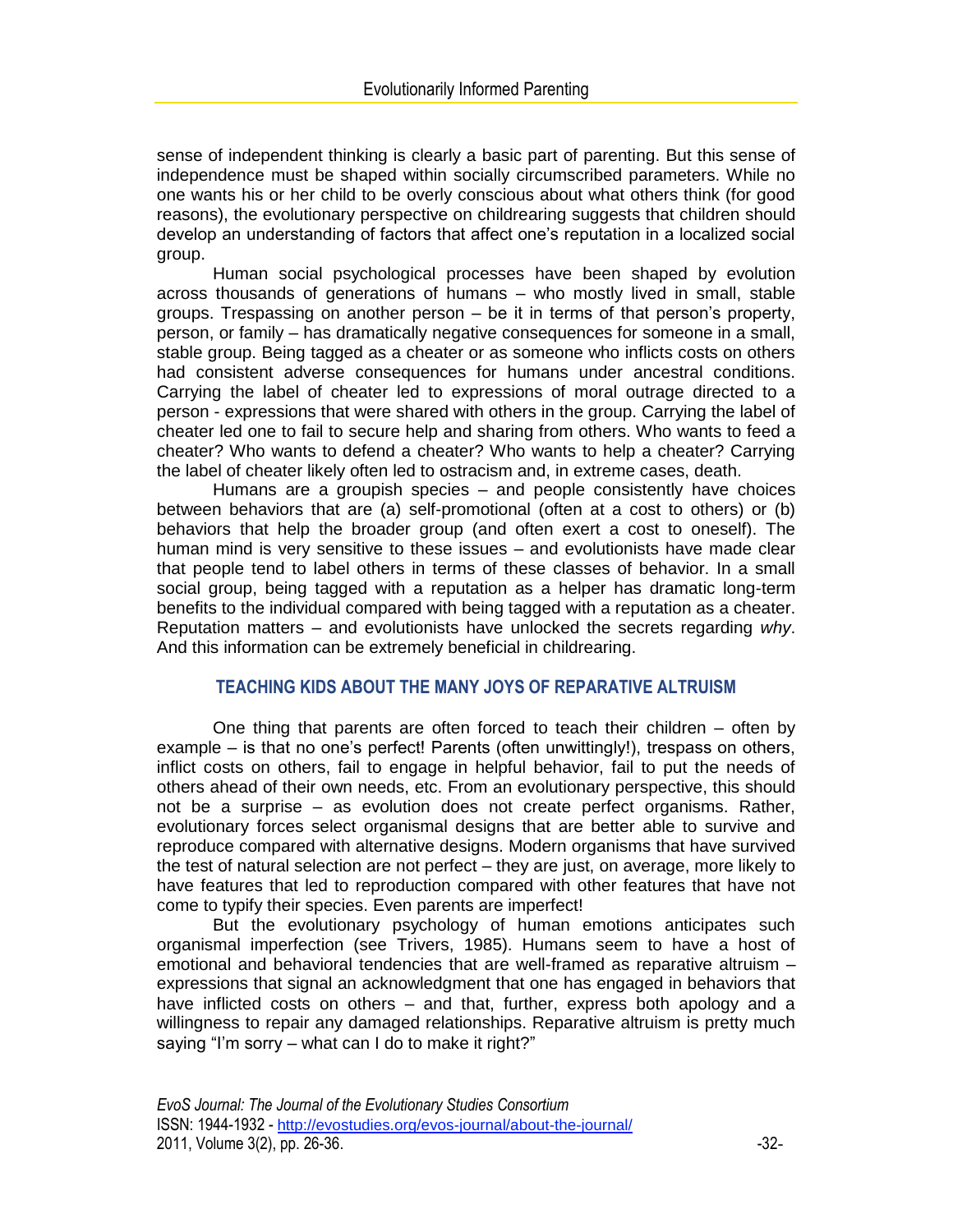Given the imperfectness entrenched in each and every one of us, reparative altruism is a powerful tool for navigating social relationships.

During socialization, children seem to need to be taught about the effective and appropriate use of reparative altruism. Humans tend to be defensive and often fail to acknowledge responsibility. Engaging in reparative altruism seems to be less natural. Perhaps acknowledging responsibility for inflicting costs on others and taking compensatory measures is a higher-level (more developed) way of dealing with such outcomes in social situations. Clearly, this is an empirical question. In any event, it is clearly a parent's job to help his or her children develop this skill. If a higher proportion of adults would acknowledge their role in adverse outcomes and would willingly take compensatory measures (rather than get defensive), this world would be a better place!

# **EXISTING SCHOLARSHIP ON EVOLUTIONARILY INFORMED APPROACHES TO PARENTING**

This paper is designed to catch the eyes of researchers who study human behavior from an evolutionary perspective. Sure, mating is important from an evolutionary perspective, but so is parenting. And parenting has simply been understudied by evolutionists relative to mating. This fact is particularly concerning if we consider Volk and Atkinson's (2008) work suggesting that parenting psychology is an essential part of human psychology – and it always has been in our species.

The applications described here do not focus on many important aspects of evolutionarily informed parenting that have been described by others (e.g., Bjorklund & Pellegrini, 2000). Several intellectual pugilists in this area have made significant headway in helping us understand the importance of parenting from an evolutionary Perspective. Hrdy (2009), for instance, explicates how parenting is a communal effort in pre-Western societies (and in many other primate species) – with mothers often forming female coalitions to help raise offspring in a communal manner. And David Geary (2007) has addressed the evolutionary origins of fatherhood in detail – a significant body of work given the relatively small amount of parental investment required by males in successful reproduction. And Jay Belsky (2010) has famously used evolutionary reasoning to shed light on the importance of stable versus unstable familial contexts.

One of the goals of the EvoS Consortium is to help use evolutionary scholarship to create novel and effective solutions to important problems of humanity. Given the momentum of EvoS within the current world of academia, the time seems ripe for large-scale basic and applied research that focuses on the many points of contact between evolutionary scholarship and the parenting domain. A main purpose of the current paper is to help work toward this goal by underscoring selected elements of parenting that can clearly benefit from evolutionary applications.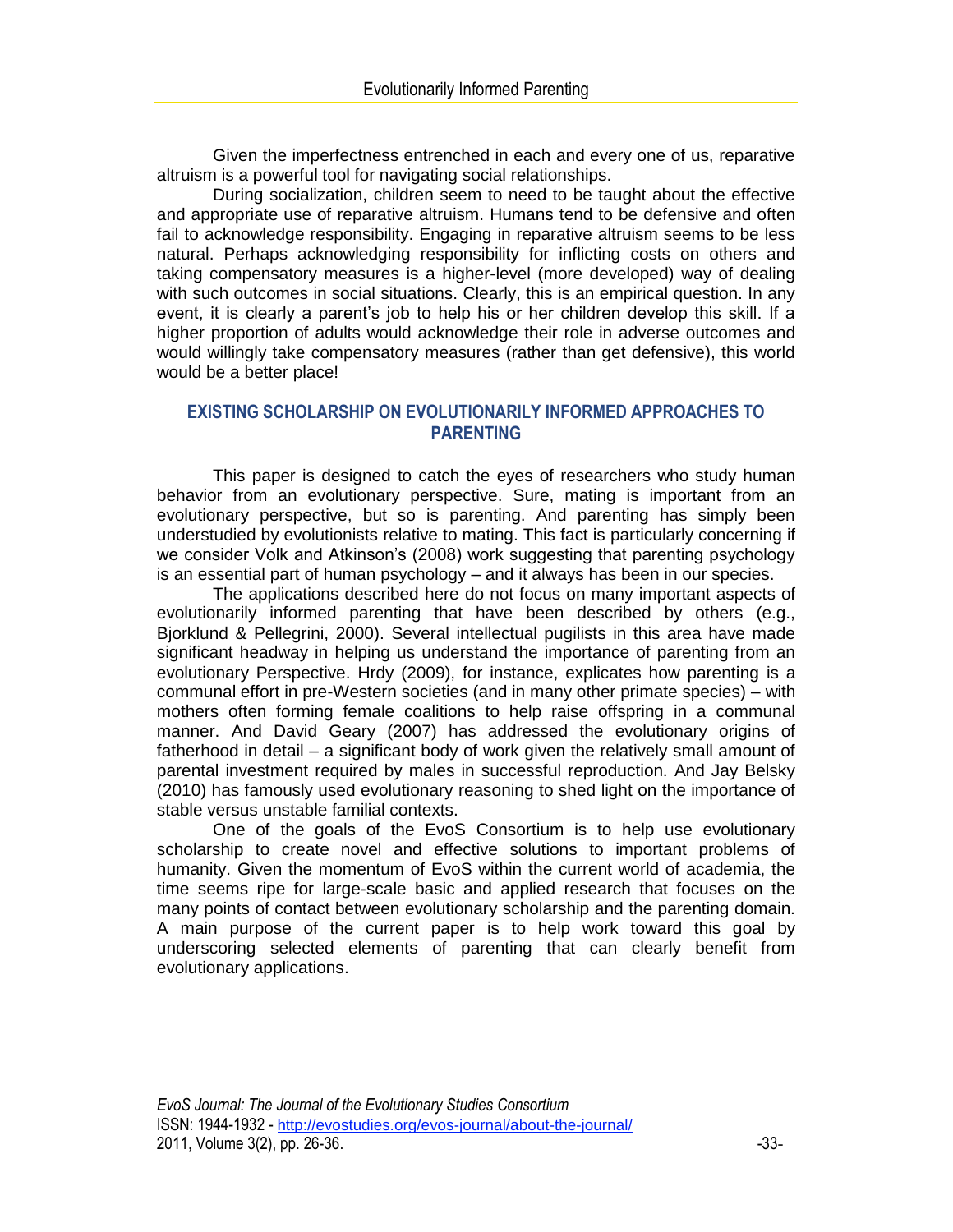# **THE FUTURE OF EVOLUTIONARILY INFORMED PARENTING**

To this point, some great scholarship addressing how evolutionary approaches can inform parenting has been published. Gray and Chanoff (1986) bring evolution into our educational systems, Geary (2007) directly takes on issues of parenting from an evolutionary perspective, and Chang and Thompson (2010) use an evolutionary lens to explore the specific behavioral responses that exist in interactions between children and caregivers.

This all said, extant scholarship has not directly addressed issues of how all the information on evolutionarily informed parenting can help parents optimize their work to best foster positive development in childrearing. This paper is designed as a first step in this direction – which is, ultimately, a slice of applied evolutionary psychology.

Consistent with the spirit of EvoS, modern scholars are starting to apply evolutionary principles to the many important social and personal issues that humans across the globe face. This paper is an attempt to bring such an application to the significant life domain of parenting. With a focus on how the human mind was shaped to anticipate small-group living, this paper focuses on how we can use this idea to help raise children who look out for the welfare of others, who maintain reputations as helpers within social groups, and who come to naturally engage in reparative altruistic acts (when appropriate) to help mend damaged social fabric.

Using an evolutionary framework, this paper also addresses the doubleedged sword of facilitating independent thought while, concurrently, facilitating adherence to existing social structures. This is a hard one for any parent to navigate!

The basic premise here is that parenting is not easy – but it can be made more manageable with a solid understanding of evolutionary principles. The evolutionist approach helps shed light on many of the big questions that underlie lessons that we try to teach our children. Nearly any parent knows to teach his or her children to not cheat. What the evolutionary perspective offers to parents in addition is a clear and biologically defensible explanation regarding *why* someone should not cheat – as well as *why* people express moral outrage, *why* one's reputation matters in a social group, and *why* saying "My bad! Totally my fault!" occasionally can have huge benefits for both oneself and one's group.

Parenting is not easy. But as the evolutionary perspective can help us better understand any and all domains related to the nature of life, an understanding of evolution can shed enormous light on the monumental task of parenting.

One of the core reasons for the development and expansion of the EvoS Consortium pertains to the fact that applications of evolution have traditionally been limited to the biological sciences (see Chang et al., 2011). Applications of evolutionary principles in the humanities and social sciences have been met with great skepticism and resistance (see Geher, 2006). And while some significant advances have been made in the area of applying evolution-esque approaches to large-scale issues of family and parenting (Prinz, 2009), recent research suggests that the resistance to applications of evolution has been particularly palpable in the area of family studies (see King & Cabeza de Baca, 2011) – the area of academia that most explicitly relates to issue of parenting.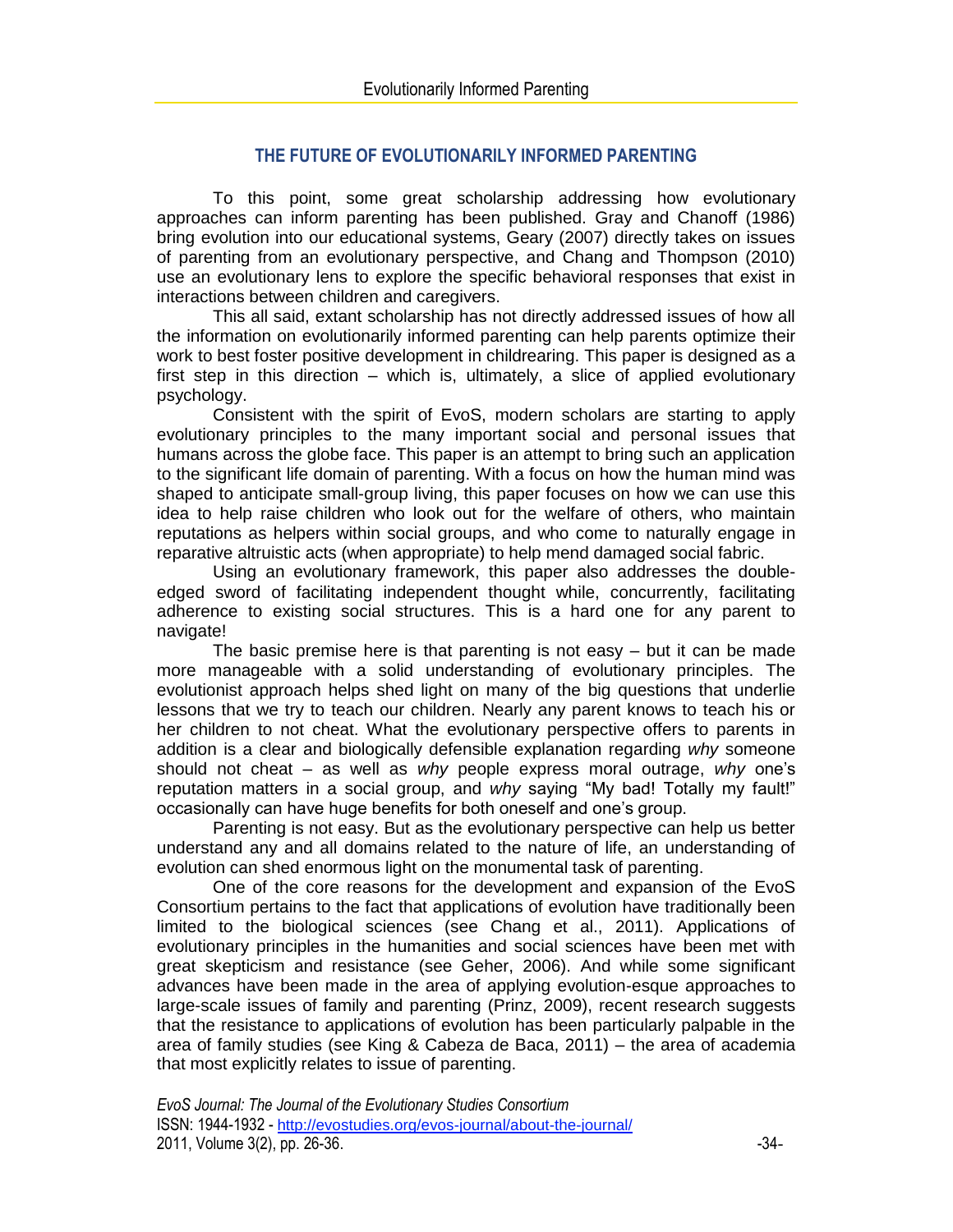With the expansion of the EvoS consortium, evolutionary thinking, now more than ever, can be unleashed to better help us understand human issues. Future scholarship on parenting from an evolutionary perspective has extraordinary potential to help us with our most important investments: our children.

#### **ACKNOWLEDGMENTS**

Many thanks to an extraordinary wife, colleague, and mom: Kathleen Geher. And huge thanks to our awesome kids, Andrew and Megan Geher (listed alphabetically!). Thanks not only for inspiring this article, but also for teaching me just as much as I teach you. And many thanks go to Rosemarie Chang, Alison Nash, and David Sloan Wilson for providing preliminary comments on this paper.

## **REFERENCES**

- Belsky, J. (2010). Childhood experience and the development of reproductive strategies. *Psicothema, 22*, 28-34.
- Bjorklund, D.F., & Pellegrini, A.D. (2002). *The origins of human nature: Evolutionary developmental psychology*. Washington, D.C.: American Psychological Association.
- Bowlby, J. (1969). *Attachment*. New York: Basic Books.
- Buss, D.M. (Ed., 2005). *The handbook of evolutionary psychology*. New York: Wiley.
- Chang, R., Geher, G., Waldo, J., & Wilson, D. S. (Eds., 2011). Special issue on the EvoS Consortium. *Evolution: Education & Outreach, 4*(1).
- Chang, R. S., & Thompson, N. S. (2010). The attention-getting capacity of whines and child-directed speech. *Evolutionary Psychology, 8*, 260-274.
- Cosmides, L. & Tooby, J. (1992). Cognitive adaptations for social exchange. In J. H. Barkow, L. Cosmides, & J. Tooby (Eds.). *The adapted mind: Evolutionary psychology and the generation of culture* (pp. 163–228). Oxford: Oxford University Press.
- Dunbar, R.I.M. (1992). Neocortex size as a constraint on group size in primates. *Journal of Human Evolution, 22*, 469–493.
- Ekman, P., & Friesen, W.V. (1986). A new pan cultural facial expression of emotion. *Motivation and Emotion, 10*, 159-168.
- Erikson, E. (1994). *Identity and the life cycle*. New York: Norton.
- Figueredo, A.J., Brumbach, B.H., Jones, D.N., Sefcek, J.A., Vásquez, G., & Jacobs, W.J. (2008). Ecological constraints on mating tactics. In Geher, G., & Miller, G.F., (Eds.), *Mating intelligence: Sex, relationships and the mind's reproductive system*. Mahwah, NJ: Lawrence Erlbaum.
- Geary, D. C. (2007). Evolution of fatherhood. In C. Salmon & T. Shackelford (Eds.), *Family relationships: An evolutionary perspective* (pp. 115-144). New York: Oxford University Press.
- Geher, G. (2006). Evolutionary psychology is not evil … and here's why …*Psihologijske Teme (Psychological Topics), 15*, 181-202.

*EvoS Journal: The Journal of the Evolutionary Studies Consortium* ISSN: 1944-1932 - http://evostudies.org/evos-journal/about-the-journal/ 2011, Volume 3(2), pp. 26-36.  $-35-$